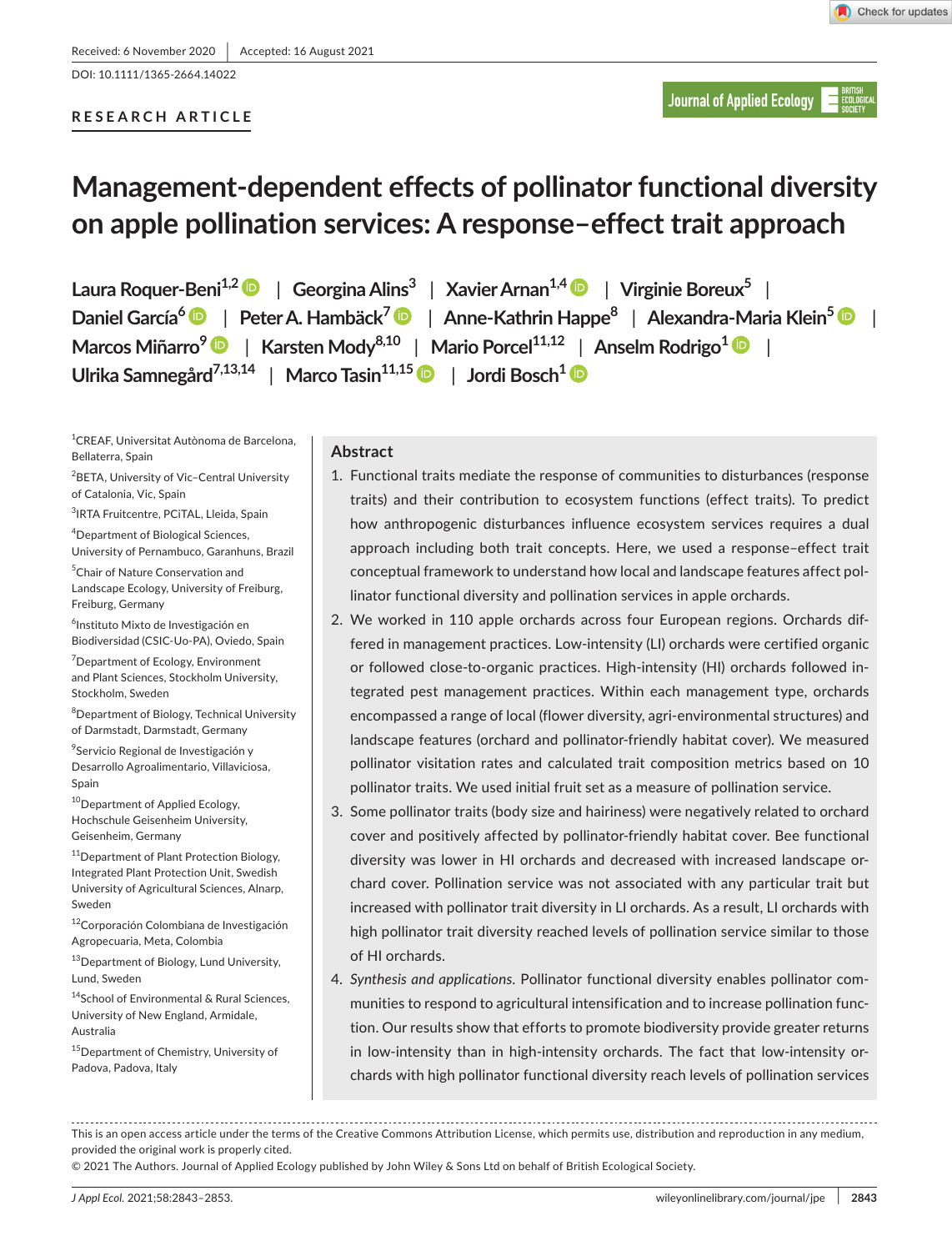# Laura Roquer-Beni

Email: [laura.roquer@uvic.cat](mailto:laura.roquer@uvic.cat)

#### **Funding information**

BiodivERsA/FACCE-JPI, Grant/Award Number: 2014-74; Agència de Gestió d'Ajuts Universitaris i de Recerca, Grant/Award Number: FI; Stiftelsen Lantbruksforskning, Grant/Award Number: H1256150; Bundesministerium für Bildung und Forschung, Grant/Award Number: 01LC1403 and PT-DLR/BMBF; Ministerio de Economía y Competitividad, Grant/ Award Number: CGL2015-68963-C2-2-R, PCIN-2014-145-C02 and RYC-2015-18448; Instituto Nacional de Investigación y Tecnología Agraria y Alimentaria, Grant/ Award Number: RTA2013- 00039-C03-00; Svenska Forskningsrådet Formas, Grant/ Award Number: 2013-934 and 2014-1784

**Handling Editor:** Guadalupe Peralta

# **1** | **INTRODUCTION**

Environmental disturbances such as agricultural intensification alter ecosystem function through changes in functional composition of plant and animal communities (Larsen et al., 2005; McGill et al., 2006). Species have traits that affect their ability to cope with environmental changes (response traits) and traits that contribute to specific functions such as pollination (effect traits; Violle et al., 2007). Thus, the degree to which disturbances will affect ecosystem functioning will depend on the overlap between response and effect traits (Schleuning et al., 2015; Suding et al., 2008). For this reason, a response–effect trait framework is necessary to fully understand how specific drivers affect ecosystem function and services (Lavorel & Garnier, 2002). At the community level, the response to environmental changes and the maintenance of ecosystem functions may be affected by the identity and abundance of specific traits (functional identity) but also by the diversity of traits (functional diversity; Leps et al., 2006).

Pollinator diversity and abundance have declined over the last century, and agricultural intensification is considered one of the main drivers of these declines (IPBES, 2016). Agricultural intensification affects pollinators through landscape simplification, including isolation and loss of natural and semi-natural habitats, leading to decreased availability of feeding resources and nesting substrates (Roulston & Goodell, 2011; Shuler et al., 2005). In addition, the increased use of pesticides associated with intensive agriculture has direct negative effects on pollinator fitness and survival (Woodcock et al., 2017). To reverse these effects and enhance on-farm biodiversity, agri-environmental measures have been promoted at both local and landscape scales (Primdahl et al., 2003). These measures include reducing pesticide use, preserving historical land uses and implementing agri-environmental structures (hereafter AES) such as hedgerows and buffer strips to increase connectivity with semi-natural habitats (Ekroos et al., 2016). The effects of agri-environmental measures on

similar to those of high-intensity orchards provides a compelling argument for the conversion of high-intensity into low-intensity farms.

#### **KEYWORDS**

agricultural intensification, agri-environmental structures, integrated pest management, organic management, response–effect trait framework, trait diversity, trait identity

> pollinator richness and abundance have been widely studied (Marja et al., 2019; Scheper et al., 2013), but much less is known about their consequences on pollinator functional composition.

> Pollinator responses to agricultural intensification depend on traits related to mobility, feeding and nesting requirements and physiological tolerance (De Palma et al., 2015; Forrest et al., 2015; Rader et al., 2014). For example, large mobile bee species may be better suited to find floral resources in disturbed habitats compared to small species (Jauker et al., 2013; Klein et al., 2008), but they may also have higher levels of exposure to pesticides (Brittain & Potts, 2011). Although no general patterns have been found between single trait identity and responses to environmental changes (Bartomeus et al., 2018; Bommarco et al., 2010), there is evidence that landscape intensification acts as a filter of specific traits causing decreases in pollinator trait diversity (Forrest et al., 2015; Geslin et al., 2016). Trait diversity is crucial, as it allows for a variety of responses to disturbances over space and time (Mori et al., 2013).

> As for effect traits, functional composition appears to be a better predictor of pollination function than taxonomic composition (Gagic et al., 2015). Pollinator traits such as body size, flower-handling behaviour and hairiness have been associated with pollination success (Phillips et al., 2018; Roquer-Beni et al., 2020; Stavert et al., 2016). In addition, based on the complementarity hypothesis (Díaz & Cabido, 2001; Tilman, 2001), communities with high trait diversity should be better suited to provide pollination services under a variety of environmental scenarios (Blüthgen & Klein, 2011; Woodcock et al., 2019).

> Some studies have addressed the response of pollinator functional composition to agricultural intensification (De Palma et al., 2015; Forrest et al., 2015; Geslin et al., 2016; Rader et al., 2014; Williams et al., 2010) whereas others have addressed the effects of functional composition on pollination service (Gagic et al., 2015; Hoehn et al., 2008; Woodcock et al., 2019). However, studies analysing pollinator responses and effects simultaneously remain scarce (Bartomeus et al., 2018; Klein et al., 2008).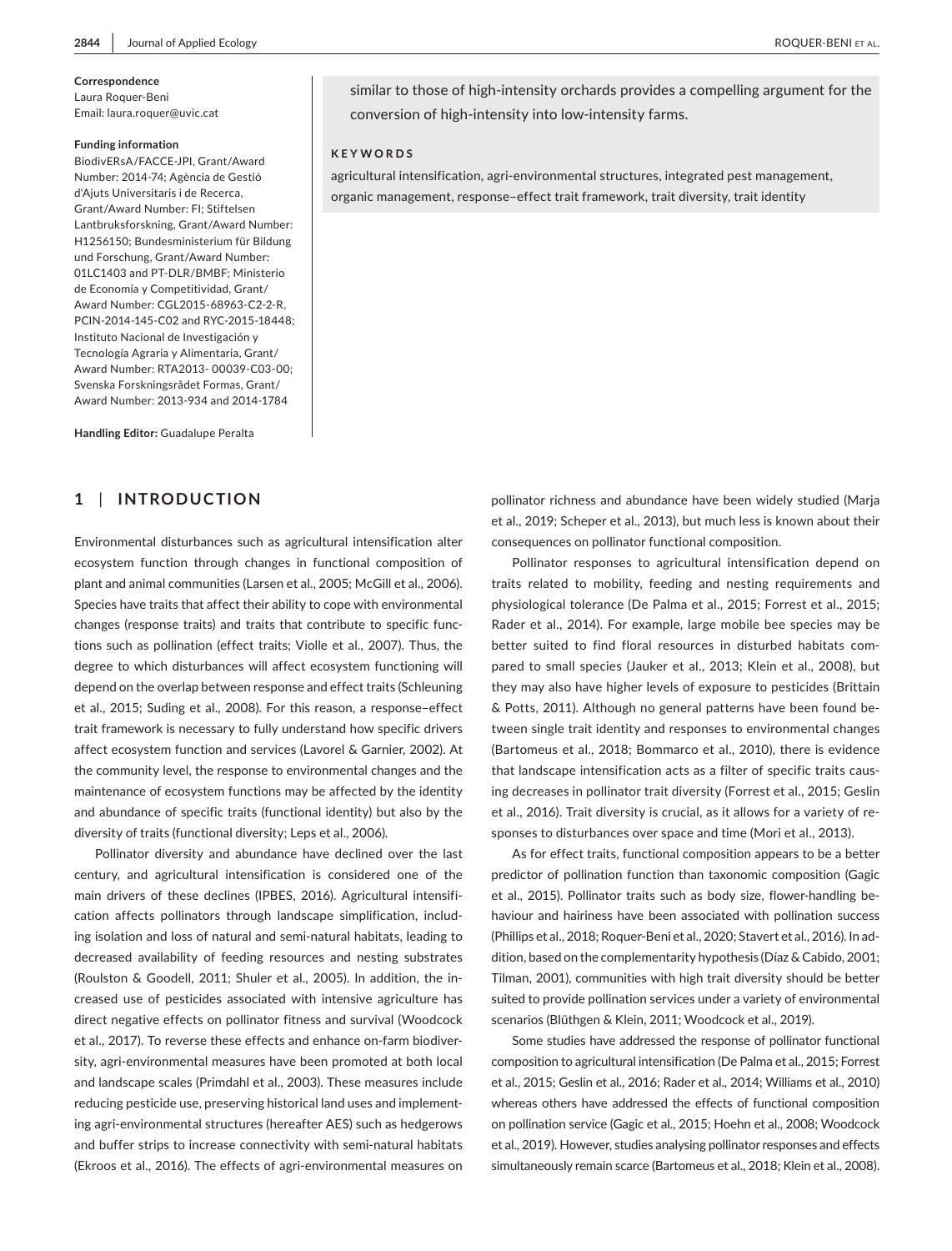To address this knowledge gap, we measured functional trait identity and diversity of apple pollinator assemblages in 110 orchards differing in management and in local and landscape features in four European applegrowing regions. Apples *Malus domestica* are one of the most important fruit crops worldwide and are highly dependent on insect pollination (Garratt et al., 2016; Martins et al., 2014). We used a response–effect trait framework to determine how local and landscape features affect pollination service through changes in pollinator functional composition. Our objectives were: (a) to identify functional metrics responding to environmental features and affecting pollination services; b) to establish whether traits that determine pollinator responses to changes in local and landscape factors overlap with traits that affect pollination; (c) to determine whether pollination services are dependent on certain pollinator functional traits and/or on trait diversity; (d) to establish whether the relationship between pollinator trait composition and pollination service is dependent on orchard management.

# **2** | **MATERIALS AND METHODS**

## **2.1** | **Study sites**

The study was conducted in 2015 in 110 commercial apple orchards from four European apple-growing regions: Skåne (Sweden), Baden-Württemberg (Germany), Asturias (Spain) and Catalonia (Spain) (see Figure S1, Table S1; Happe et al., 2019; Miñarro & García, 2018; Samnegård, Alins, et al., 2019 for further details on the study orchards).

In each region, orchards were selected to encompass a range of local and landscape features (Table S1). In Sweden, Germany and Catalonia, half of the orchards followed IOBC guidelines for integrated pest management (Cross, 2002) and used chemical insecticides, fungicides, fertilizers and herbicides (see Happe et al., 2019 for details). These orchards were considered high-intensity (henceforth HI) orchards. The rest of the orchards in Sweden, Germany and Catalonia and all orchards in Asturias were either certified organic or followed close-to-organic guidelines, with very low levels of synthetic inputs and mechanical weed control. These orchards were grouped into a low-intensity orchard management category (henceforth LI).

## **2.2** | **Local features**

In each orchard, we established two consecutive 20-m transects on which we conducted pollinator counts (see below). To assess local features, we used aerial photographs combined with on-site inspection to measure the area occupied by AES within a 20-m buffer from the first transect trees. AES included hedgerows, forests fallow lands, orchard meadows and semi-natural grasslands (Table S1). During apple bloom, we estimated flower cover and diversity of entomophilous plant species within and around each orchard. These measures were taken using 12–14 gridded quadrats (1  $\mathrm{m}^2$  in Sweden, Germany and Catalonia;  $0.25 \text{ m}^2$  in Asturias). Half of the quadrats were laid between the two orchard transects, and the other half within the 20-m buffer

surrounding the orchard. To estimate flower diversity (Shannon's index), we used the mean cover of each flower species. Quadrat size differences among regions were not expected to affect comparative trends in flower diversity because region variability was integrated in the statistical design (see below).

## **2.3** | **Landscape features**

We used ArcView 10.3.1, MiraMon v8.2e, R 3.2.3 (R Core Team, 2015) and digital maps (see Table S1) to measure the area covered by different habitat types within 1-km buffers from the surveyed trees and calculated two landscape variables. First, the per cent area occupied by pollinator-friendly habitats (henceforth PFH), defined as habitats free of pesticides and hosting abundant floral resources and potential bee nesting substrates. PFH included shrublands, orchard meadows, semi-natural grasslands, abandoned orchards and hedgerows. Second, the area occupied by orchards, as a proxy of agricultural landscape homogenization (Table S1).

## **2.4** | **Pollinator surveys**

Pollinator surveys were conducted during apple bloom (April–May). In Sweden, Germany and Catalonia, observers walked along the two 20-m transects ( $M \pm SE$ : 35  $\pm$  1.3 trees/transect) and recorded all apple visitors contacting the reproductive parts of apple flowers. Transect walks lasted 5 min and were repeated three times throughout the day, amounting to 30 min of pollinator survey per orchard. In Asturias, observers surveyed a 1-m diameter canopy area for 5 min in five trees per orchard three times throughout the day, for a total of 75 survey minutes per orchard. Pollinators were mostly visually identified in the field, but some specimens were captured and identified in the laboratory.

From these surveys, we calculated abundance of each pollinator species (number of individuals observed visiting flowers) and pollinator visitation rate (number of visits/100 flowers/5 min).

## **2.5** | **Pollination service**

At the onset of bloom, we marked two to three branches per tree on six to seven trees per orchard and counted the number of flower buds (1,200–1,300 per orchard). About 3 weeks after petal fall, we assessed initial fruit set as the percentage of flowers that developed into a fruitlet. Initial fruit set is a better measure of pollination service than fruit set at harvest because it is less influenced by post-pollination factors such as natural and/or artificially induced fruit abscission.

## **2.6** | **Pollinator traits**

We selected pollinator traits that, based on our knowledge and/or previous studies (Table S2), could either influence the response of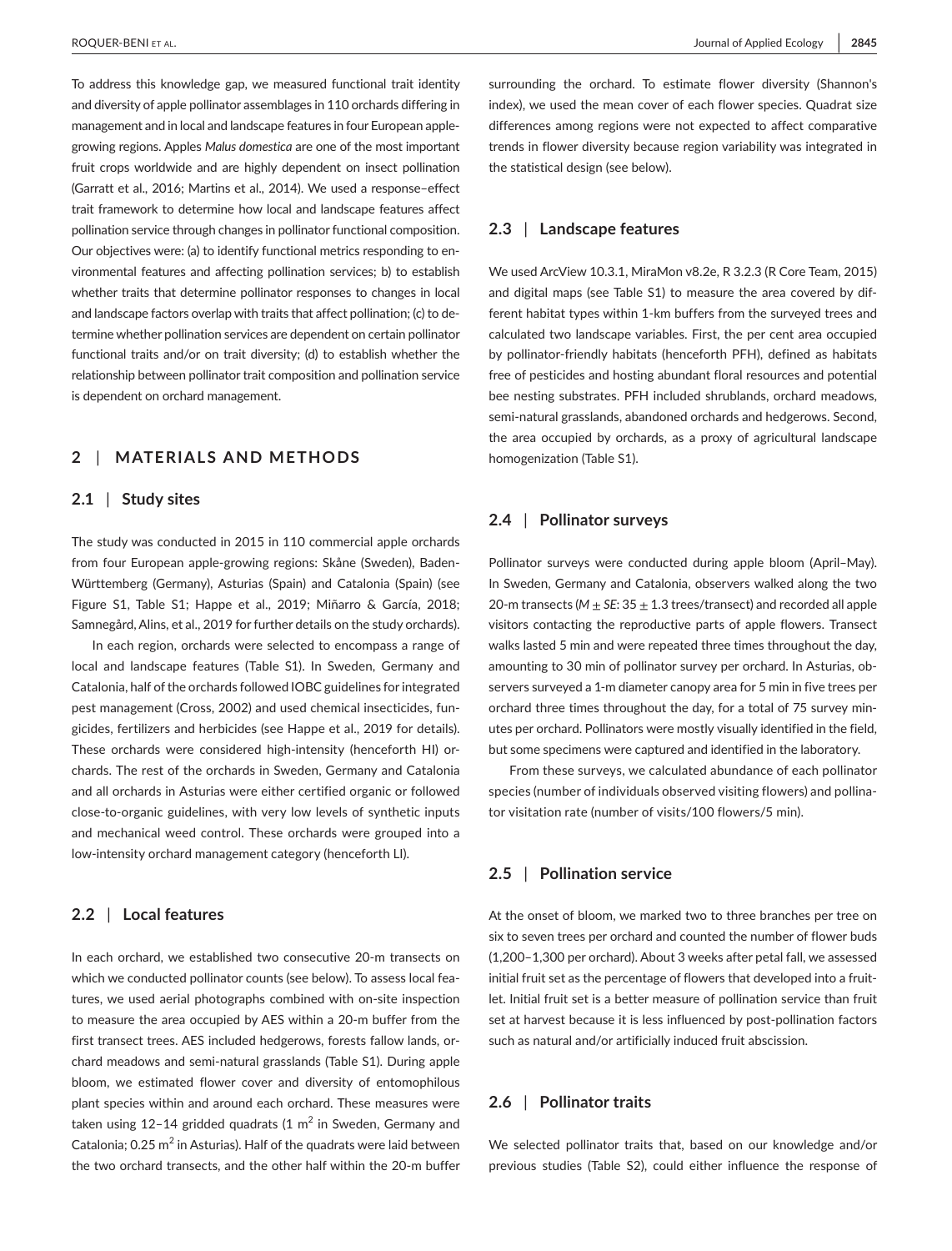pollinators to environmental conditions (response traits, hereafter R), pollination service (effect traits, hereafter E) or both (hereafter R-E). All pollinator species recorded (99 species, Table S3) were characterized with three traits: body length (R-E), hairiness (R-E) and larval diet (R-E). Because bees are the most frequent and effective apple pollinators (Garratt et al., 2016; Vicens & Bosch, 2000a), we conducted separate analyses including only bees. We measured eight traits in this group (45 species): intertegular span (a proxy of body size; R-E), hairiness (R-E), proboscis length (E), forewing aspect ratio (maximum length/ maximum width; R), sociality (R), voltinism (R), nesting substrate (R) and pollen transportation structure (E) (see Table S2 for details).

Quantitative traits were measured on pinned specimens from the survey orchards. Categorical traits were based on literature records and our expert knowledge (see Table S2 for methods and sample sizes). We worked with a single mean value per trait and species. We explored correlation between each pair of numerical traits (Table S4). In bees, proboscis length was highly correlated to body size  $(r > 0.7)$ . Thus, we only used body size in the analyses.

## **2.7** | **Functional composition metrics**

For each orchard, we calculated the community-weighted mean (CWM) of each trait, a measure of functional identity (Garnier et al., 2004). CWM of numerical traits was calculated as the mean value across species weighted by the relative abundance of each species (Ricotta & Moretti, 2011). CWM of categorical traits was calculated as the proportion of individuals belonging to each trait category. To measure functional diversity, we used the Rao quadratic diversity index (RaoQ), which measures the dissimilarity between two randomly selected individuals and calculates the sum of weighted abundance dissimilarity between each pair of species (Rao, 1982). The RaoQ index has some advantages over other functional diversity metrics: (a) It is easy to interpret (it ranges from 0 to the maximum of Simpson's diversity index); (b) in general, it is relatively unaffected by species richness (Botta-Dukát, 2005) and (c) it can be used to measure both single- and multi-trait diversity (Ricotta & Moretti, 2011).

Honeybees were excluded from calculations of response trait metrics because their presence was mostly (or solely) attributable to managed colonies in all four regions. Conversely, honeybees were included in calculations of effect trait metrics because they affect apple pollination (Vicens & Bosch, 2000b). Measures of CWM and RaoQ were conducted using the dbFD and functomp functions from FD library (Laliberté & Legendre, 2010) with R (see Appendix S1 for details on functional composition metric calculations). In addition to the RaoQ index, we also measured trait diversity with the Functional Divergence Index (FDiv; Villéger et al., 2008). The results were similar to those obtained with the RaoQ and are provided in the Supporting Information.

## **2.8** | **Statistical analysis**

All statistical analyses were conducted with R v3.2.3.

## 2.8.1 | Response traits

To assess the response of pollinator functional composition to local and landscape features, we performed separate linear mixed-effect models (LMMs) for each functional composition metric (CWM of each trait and RaoQ of all traits combined). These analyses were done separately for all pollinator species and for bee species only. Full models included three local variables (orchard management, AES cover, flower diversity) and two landscape variables (orchard cover, PFH cover) as fixed effects, and region as a random effect. Numerical explanatory variables were not highly correlated (*r* < 0.7, Table S5) and VIF was <5 for all full models.

## 2.8.2 | Effect traits

To analyse the effect of functional traits on pollination service, we conducted LMMs with initial fruit set as the response variable. Because all pollinators potentially contribute to fruit set, these analyses included honeybees. To discriminate between trait identity and trait diversity effects, we run one model with trait CWMs and another with RaoQ as predictor variables. We checked for correlation between pairs of predictors and excluded variables as required until VIF was <5 (Table S6; Zuur et al., 2010). Whenever two predictors were strongly correlated, we kept the one that we considered more likely to be associated with pollination services. As a result, CWM of hairiness and pollinivorous larvae and RaoQ were the only functional predictor variables included. These models also included two additional variables that could affect initial fruit set: overall pollinator visitation rate and orchard management. To establish whether the relationship between functional composition and pollination services was management dependent, these models also included the interaction between management and the selected functional composition metrics. Finally, apple variety and region were included as independent random effects. Fruit set data were not available for German orchards, so  $n = 81$  orchards for these analyses.

Following model selection procedures (MuMin package; Barton & Barton, 2019), we tested all possible explanatory variable combinations (see above) through a multimodel inference approach (Anderson & Burnham, 2004). We then used a model averaging approach (with averaged variable coefficients) based on AICc to assign a relative importance to each variable. Models with ΔAICc < 2 were considered equally suitable (see Appendix S1 for details on model selection procedures).

Normality and homoscedasticity assumptions were graphically evaluated by plotting the distribution of residuals of each model. Response variables were square-root- or log-transformed as needed. Numerical explanatory variables were standardized to facilitate comparison across variables. To detect model outliers, we calculated Cook's distance and excluded sites with distances >4/*N* (Cook, 1977). The exclusion of outliers provided better model adjustments, but trends remained similar (Tables S7 and S8). To rule out spatial autocorrelation, we applied a Moran's *I* test with the residuals of all our models (Table S9).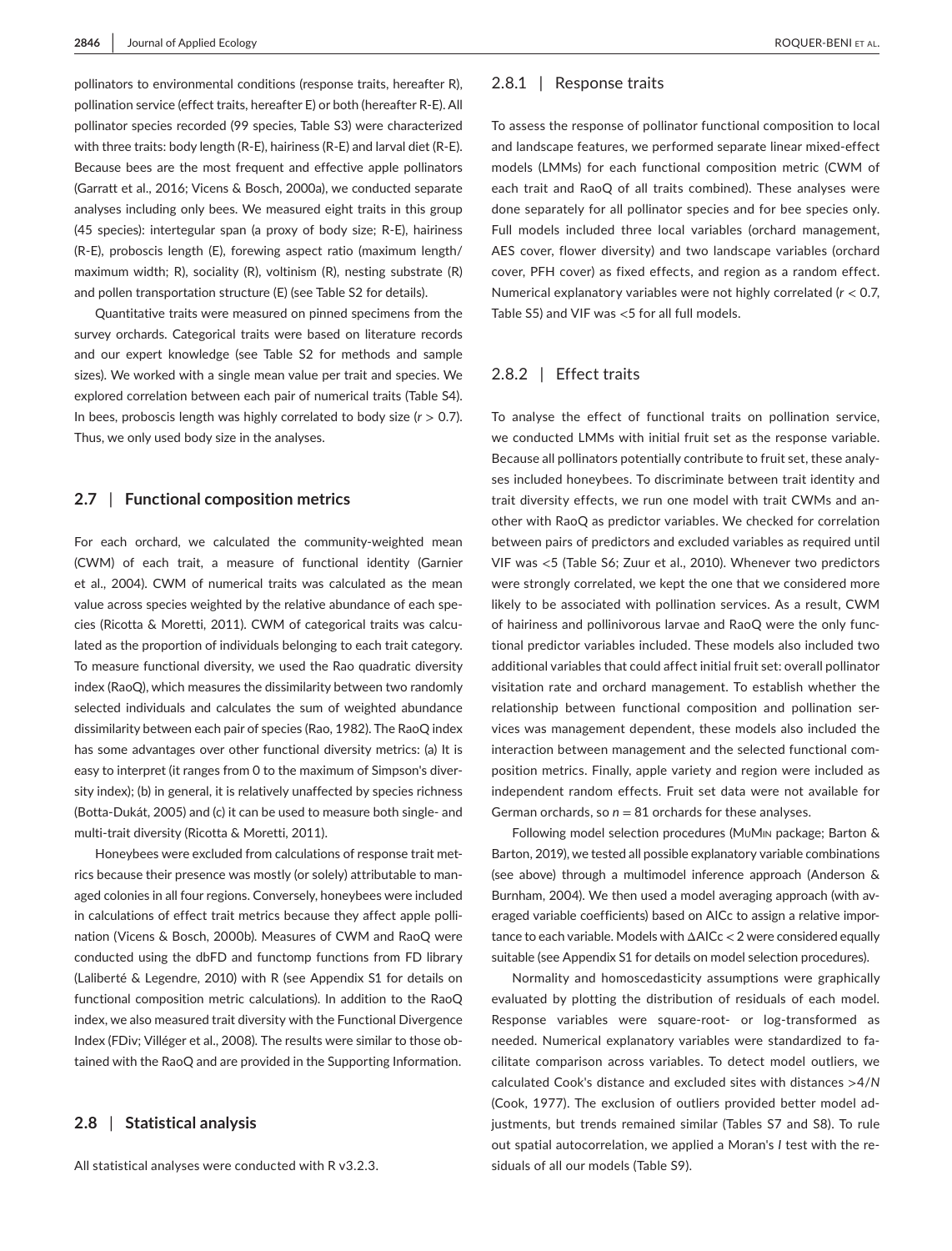| range of marginal and conditional R <sup>2</sup> of the best-fitted models respectively. R <sup>2</sup> of the best model is indicated in parentheses. 'Sites' indicates the number of orchards included in the model after<br>their 95% intervals (in parentheses) and relative importance (in brackets) are provided. Significant terms are in bold. '—' denotes variables not appearing in the model average. R <sub>in</sub> and R <sup>2</sup> are the<br>TABLE 1 Statistical outputs of model averaging relating wild pollinator and wild bee functional composition response variables to local and landscape features. Estimated coefficients,<br>outlier exclusion (Table S7) |                                        |                                      |                                      |                                      |                                        |                         |                         |              |
|----------------------------------------------------------------------------------------------------------------------------------------------------------------------------------------------------------------------------------------------------------------------------------------------------------------------------------------------------------------------------------------------------------------------------------------------------------------------------------------------------------------------------------------------------------------------------------------------------------------------------------------------------------------------------------------|----------------------------------------|--------------------------------------|--------------------------------------|--------------------------------------|----------------------------------------|-------------------------|-------------------------|--------------|
| Response variable                                                                                                                                                                                                                                                                                                                                                                                                                                                                                                                                                                                                                                                                      | Management                             | Flower diversity                     | AES cover                            | % Orchard cover                      | % Pollinator friendly<br>habitat cover | R <sup>2</sup>          | $R_c^2$                 | <b>Sites</b> |
| All pollinators                                                                                                                                                                                                                                                                                                                                                                                                                                                                                                                                                                                                                                                                        |                                        |                                      |                                      |                                      |                                        |                         |                         |              |
| CWM body length                                                                                                                                                                                                                                                                                                                                                                                                                                                                                                                                                                                                                                                                        |                                        | $(-0.201, 0.491)$<br>[0.31]<br>0.145 |                                      | $-0.683$ [1] $(-1.078,$<br>$-0.288$  | 0.986 [1](0.423, 1.550)                | $0.28 - 0.29$<br>(0.28) | $0.28 - 0.29$<br>(0.28) | 98           |
| CWM Hairiness <sup>a</sup>                                                                                                                                                                                                                                                                                                                                                                                                                                                                                                                                                                                                                                                             |                                        |                                      | $(-0.889, 0.095)$<br>$-0.397$ [0.44] | $-1.046$ [1]( $-1.627$ ,<br>$-0.465$ | 0.676 [0.83](0.054,<br>1.299           | $0.16 - 0.23$<br>(0.23) | $0.28 - 0.35$<br>(0.35) | 99           |
| CWM Pollinivorous larvae                                                                                                                                                                                                                                                                                                                                                                                                                                                                                                                                                                                                                                                               | $(-0.076, 0.129)$<br>0.026 [0.18]      |                                      |                                      | $(-0.083, 0.021)$<br>$-0.031$ [0.33] | 0.154 [1] (0.073, 0.235)               | $0.11 - 0.13$<br>(0.11) | $0.56 - 0.57$<br>(0.56) | 94           |
| CWM Insectivorous larvae <sup>ª</sup>                                                                                                                                                                                                                                                                                                                                                                                                                                                                                                                                                                                                                                                  | $(-0.099, 0.047)$<br>$-0.026$ $[0.14]$ | $(-0.000, 0.066)$<br>0.033 [0.84]    | 0.075 [1](0.040, 0.110)              | $(-0.018, 0.063)$<br>0.023 [0.20]    | $(-0.050, 0.017)$<br>$-0.017$ [0.17]   | $0.14 - 0.17$<br>(0.16) | $0.36 - 0.39$<br>(0.38) | 99           |
| RaoQ<br><b>Bees</b>                                                                                                                                                                                                                                                                                                                                                                                                                                                                                                                                                                                                                                                                    | 4.946 [1](0.655, 9.236)                | $\overline{\phantom{a}}$             |                                      | $-3.478$ [1] $(-5.704,$<br>$-1.252$  | $(-1.488, 4.802)$<br>1.657 [0.36]      | $0.18 - 0.20$<br>(0.18) | $0.24 - 0.26$<br>(0.24) | 105          |
| *Low intensity: reference level of management.<br>Note: a Square-root Log(X + 1).                                                                                                                                                                                                                                                                                                                                                                                                                                                                                                                                                                                                      |                                        |                                      |                                      |                                      |                                        |                         |                         |              |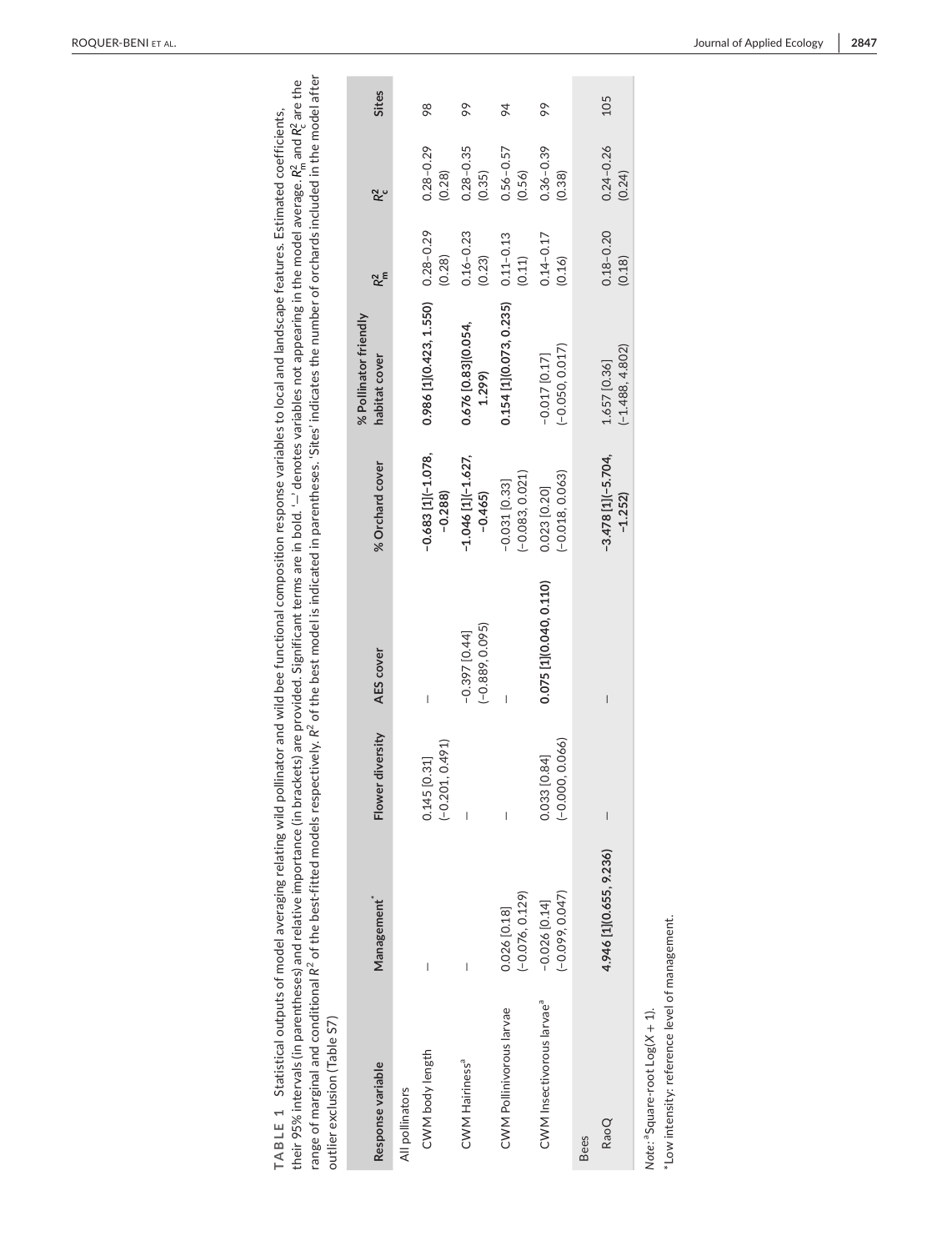## **3** | **RESULTS**

We recorded 8,253 pollinator individuals visiting apple flowers. Most pollinators were honeybees (77.6%), followed by wild bees (9.1%), hoverflies (5.9%), other flies (6.1%), beetles (1%) and others (0.4%) (Table S3). Honeybee visitation rates were similar in LI and HI orchards (LMM, estimate  $\beta$  = 0.08,  $p$  = 0.24), but overall pollinator visitation rates were higher in LI orchards ( $\beta$  = 0.15,  $p$  < 0.05; Table S10).

## **3.1** | **Response traits**

At the local scale, AES cover favoured pollinators with insectivorous larvae (Table 1). There were no effects of local features, landscape features or their interactions on pollinator trait diversity (RaoQ). Landscape orchard cover was negatively associated with body length and hairiness CWMs (Table 1). Pollinator-friendly habitat cover was positively associated with body length, hairiness and proportion of pollinators with pollinivorous larvae (bees).

When considering bees only, the best-fitted models for all CWM variables were the null models. Thus, we could not attribute any effect of local or landscape features to any specific bee trait (Table 1). However, local and landscape features had important effects on functional diversity, which was negatively affected by landscape orchard cover (Figure 1a) and enhanced by LI management (Figure 1b).

## **3.2** | **Effect traits**

Models including CWM metrics showed that initial fruit set was enhanced by HI management but was not affected by any particular trait (Table 2). Models including RaoQ revealed an interaction effect between trait diversity and management on initial fruit set (Figure 2). There was a positive effect of trait diversity on initial fruit set in LI

orchards but not in HI orchards (Table 2). When trait diversity was low, initial fruit set was lower in LI orchards, but when trait diversity was high, initial fruit set was similar in the two orchard types. In other words, differences between LI and HI orchards in initial fruit set disappeared as pollinator trait diversity increased (Figure 2).

Models computed with FDiv showed similar results (Tables S12 and S13), except that FDiv was not affected by management and was enhanced by PFH cover.

## **4** | **DISCUSSION**

Our results show that bee trait diversity was enhanced by LI orchard management and negatively affected by landscape orchard cover. At the same time, pollinator trait diversity enhanced pollination service in LI, but not in HI orchards. Our results provide evidence that pollinator functional diversity is an important mechanism linking responses to agricultural intensification and contribution to pollination services in agricultural systems.

Local factors were important determinants of pollinator functional composition. AES enhanced the abundance of pollinators with insectivorous larvae, probably by providing prey for aphidophagous hoverflies and predatory wasps (Rodríguez-Gasol et al., 2019). Some studies have reported AES to also benefit pollinators with pollinivorous larvae (bees; Blaauw & Isaacs, 2014). However, we found no such effect, suggesting that floral resources may not be limiting during apple bloom.

LI management enhanced bee trait diversity. Various studies show positive effects of organic farming on bee abundance and taxonomic diversity, particularly in homogeneous landscapes, and these results are attributed to reduced use of chemical inputs (Forrest et al., 2015; Rundlöf et al., 2008). As far as we know, effects of agricultural management on bee trait diversity have not been previously reported. Our results show that the increase in species richness caused by LI management also results in an increase in functional diversity.



**FIGURE 1** Effects of landscape orchard cover (a) and orchard management (high intensity vs. low intensity) (b) on bee multi-trait functional diversity (RaoQ). Grey bands indicate 95% confidence intervals. Vertical bars indicate standard deviations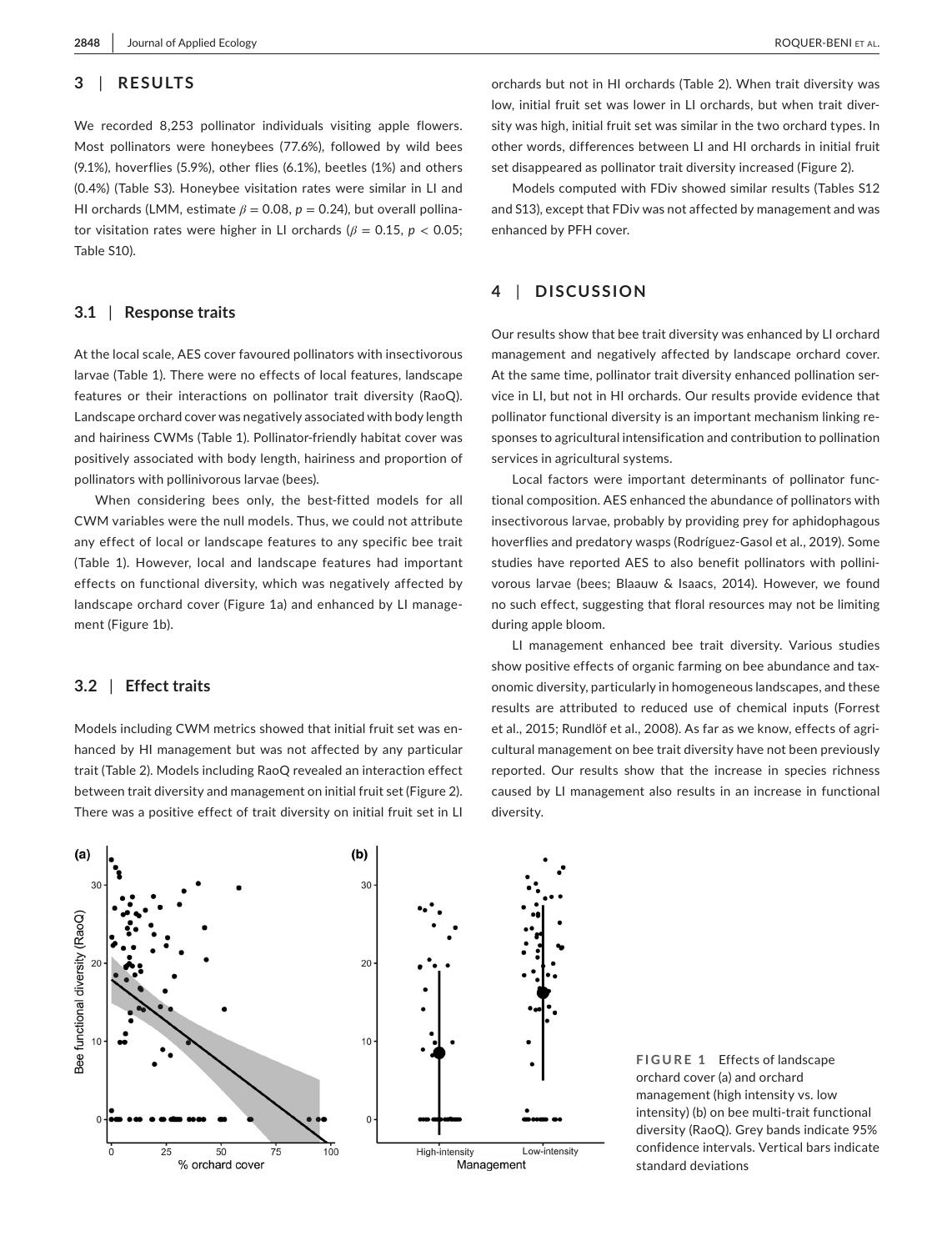|                                                       | includes functional diversity (multi-trait RaoQ). Estimated coeff<br>parentheses. 'Sites' indicates the number of orchards included |                                   | ficients, their 95% intervals (in parentheses) and relative importance (in brackets) are provided. Significant terms are in bold.<br>management and functional composition metrics and pollinator visitation rate. The first model includes single-trait metrics (CWM of hairiness and pollinivorous larvae). The second model<br>$-$ denotes variables not appearing in the model average. $R_n^2$ and $R_n^2$ are the marginal and conditional $R^2$ range of the best-fitted model respectively. $R^2$ of the best model is indicated in<br>TABLE 2 Statistical outputs of model averaging relating initial fruit set to management (low intensity vs. high intensity), functional composition metrics, the interaction between<br>in the model after outlier exclusion (Table S8) |                                             |                                    |                                   |                            |                            |       |
|-------------------------------------------------------|-------------------------------------------------------------------------------------------------------------------------------------|-----------------------------------|---------------------------------------------------------------------------------------------------------------------------------------------------------------------------------------------------------------------------------------------------------------------------------------------------------------------------------------------------------------------------------------------------------------------------------------------------------------------------------------------------------------------------------------------------------------------------------------------------------------------------------------------------------------------------------------------------------------------------------------------------------------------------------------|---------------------------------------------|------------------------------------|-----------------------------------|----------------------------|----------------------------|-------|
| Response variable                                     | Management <sup>*</sup>                                                                                                             | <b>CWM</b> hairiness              | <b>CWM</b> pollinivorous                                                                                                                                                                                                                                                                                                                                                                                                                                                                                                                                                                                                                                                                                                                                                              | management<br>hairiness <sub>x</sub><br>CWM | management<br>pollinivorous<br>CWM | Visitation rate                   | $R2$ m                     | R <sup>2</sup>             | Sites |
| All pollinators                                       |                                                                                                                                     |                                   |                                                                                                                                                                                                                                                                                                                                                                                                                                                                                                                                                                                                                                                                                                                                                                                       |                                             |                                    |                                   |                            |                            |       |
| Initial fruit set <sup>a</sup>                        | $-1.617$ [1] $(-2.304,$<br>$-0.930$                                                                                                 | $(-0.251, 0.477)$<br>0.113 [0.20] |                                                                                                                                                                                                                                                                                                                                                                                                                                                                                                                                                                                                                                                                                                                                                                                       |                                             | I                                  | $(-0.193, 0.500)$<br>0.154 [0.25] | (0.24)<br>0.25<br>$0.24 -$ | 0.25<br>$0.24 -$<br>(0.24) | 76    |
| Response variable                                     | Management*                                                                                                                         | RaoQ                              | RaoQ x management                                                                                                                                                                                                                                                                                                                                                                                                                                                                                                                                                                                                                                                                                                                                                                     |                                             |                                    | Visitation rate                   | R <sup>2</sup>             | R <sup>2</sup>             | Sites |
| Initial fruit set <sup>a</sup>                        | $-1.580$ [1] $(-2.193, -0.966)$                                                                                                     | $-0.301$                          | 0.749 [0.64] (0.089, 1.409)                                                                                                                                                                                                                                                                                                                                                                                                                                                                                                                                                                                                                                                                                                                                                           |                                             |                                    | I                                 | $0.27 -$                   | $0.27 -$                   | 76    |
|                                                       |                                                                                                                                     | [0.64]<br>0.219<br>$(-0.821,$     |                                                                                                                                                                                                                                                                                                                                                                                                                                                                                                                                                                                                                                                                                                                                                                                       |                                             |                                    |                                   | 0.32<br>(0.32)             | 0.32<br>(0.32)             |       |
| Note: Data transformations: <sup>a</sup> Square-root. | *Low intensity: reference level of management.                                                                                      |                                   |                                                                                                                                                                                                                                                                                                                                                                                                                                                                                                                                                                                                                                                                                                                                                                                       |                                             |                                    |                                   |                            |                            |       |

**Contract Contract** 

Ì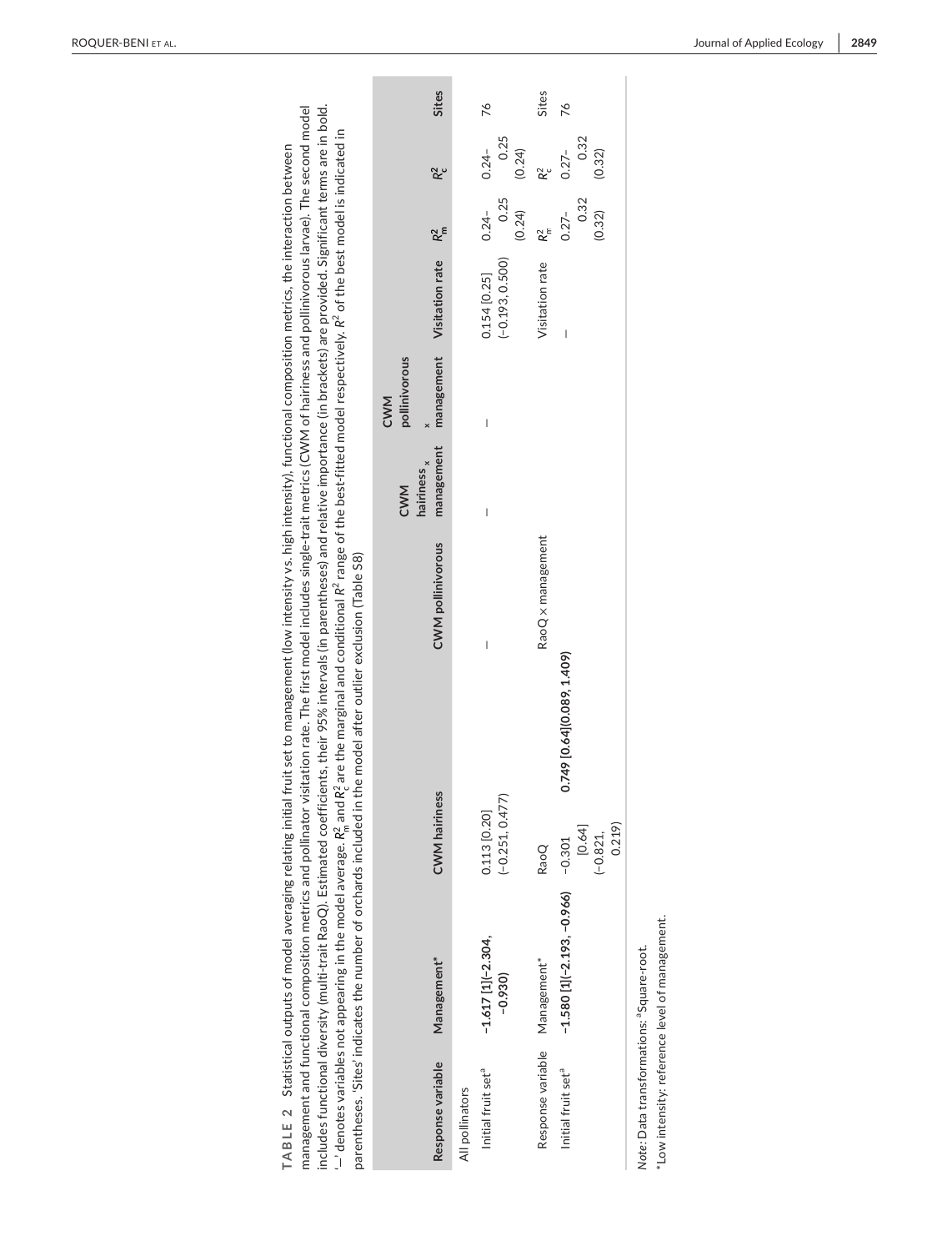

**FIGURE 2** Effects of pollinator multi-trait diversity (RaoQ, including wild and managed pollinators) on initial fruit set (squareroot transformed) in low-intensity (estimate  $\beta = 0.192$ ;  $p = 0.05$ ) and high-intensity ( $\beta$  = -0.108;  $p$  = 0.213) orchards (Table S11). Grey bands indicate 95% confidence intervals

Landscape features also affected pollinator functional composition. Large and hairy pollinators were negatively affected by orchard cover and enhanced by pollinator-friendly habitat cover. The response of body size and other traits to landscape intensification is controversial and appears to be context dependent. According to some studies, small bee species are more sensitive to landscape intensity and isolation from natural habitats (De Palma et al., 2015; Klein et al., 2008). However, other studies show opposite trends (Larsen et al., 2005; Rader et al., 2014) or no clear patterns (Bartomeus et al., 2018; Forrest et al., 2015; Williams et al., 2010). We cannot think of any reason why hairier pollinators should be more abundant in semi-natural habitats than in agricultural areas.

We also found that landscapes with high levels of pollinatorfriendly habitat promoted the relative abundance of pollinators with pollinivorous larvae (bees). Semi-natural habitats provide spatiotemporal stability to flower visitors (Klein, 2009) through widespread and continued accessibility to flower resources, especially before and after the crop's flowering period. Pollinator-friendly habitats also provide nesting resources and pesticide-free refuge areas (Holzschuh et al., 2010), thus promoting the colonization and establishment of bee communities in agricultural areas (Kremen et al., 2004). Bee trait diversity was not affected by pollinatorfriendly habitat in our study, but it decreased with landscape orchard cover. Bee trait diversity is known to be lower in farmland compared to natural habitats (Forrest et al., 2015; Hass et al., 2018; Woodcock et al., 2014). In addition to higher levels of pesticide exposure, orchard-dominated landscapes are characterized by landscape homogenization and isolation from semi-natural habitats, thus hindering consistent spatio-temporal availability of flower resources not only during but especially before and after apple bloom (Marini et al., 2012). In sum, our results support the need of landscape level initiatives to promote bee communities in agroecosystems (Cole et al., 2020).

HI orchards had higher initial fruit set than LI orchards. Because pollinator visitation rates were higher in LI orchards, we cannot attribute this result to lower pollination levels in LI orchards. We find two possible explanations for the higher initial fruit set in HI orchards. First, the use of chemical fertilizers and lower levels of pests and diseases may enhance fruitlet retention in HI orchards (Peck et al., 2006; Samnegård et al., 2019). Second, to enhance the production of large apples, fruit load is usually chemically thinned. In HI orchards, synthetic thinners are applied during fruitlet growth (Fallahi & Greene, 2010) whereas in LI orchards, organic thinners are applied during bloom (Lordan et al., 2018), effectively lowering the numbers of flowers available for fruitlet development.

No specific pollinator traits emerged as important determinants of pollination service. We found that trait diversity enhanced initial fruit set, but only in LI orchards. The positive effect of trait diversity on pollination services has been previously recognized (Hoehn et al., 2008; Martins et al., 2014; Woodcock et al., 2019), but ours is, as far as we know, the first study showing interactive effects between trait diversity and agricultural management on pollination services. Functionally diverse pollinator communities may enhance pollination function through various spatial and temporal complementarity mechanisms (Blüthgen & Klein, 2011). Our results show that, through the enhancement of pollinator trait diversity, LI orchards may reach levels of initial fruit set similar to those of HI orchards. Importantly, the positive effect of bee trait diversity on initial fruit set in LI orchards was detected despite a very strong background of honeybee visitation.

Some pollinator traits responded to local and/or landscape factors but, as mentioned, no specific traits influenced pollination services. In other words, pollination service could not be explained by sampling effects of dominant traits (Mokany et al., 2008). A recent study shows that pollen deposition in apple flowers is influenced by various morphological and behavioural pollinator traits, possibly diluting the effect of any single trait by itself (L. Roquer-Beni, unpublished data). Bee trait diversity responded negatively to two important features associated with agricultural intensification: HI management and increased orchard cover, and pollinator trait diversity enhanced initial fruit set in LI orchards. These results suggest that the response–effect framework is more relevant for integrative measures (multi-trait diversity) than single traits (Peña et al., 2020). Our results have important implications in the face of the new European Common Agricultural Policy, one of whose strategic objectives is the preservation of landscapes and biodiversity (European Commission, 2019). First, efforts to promote functional biodiversity provide greater returns in low-intensity than in high-intensity farms. Second, the fact that high levels of ecosystem services can be reached in low-intensity farms (as long as functional diversity is preserved) provides a compelling argument for the conversion of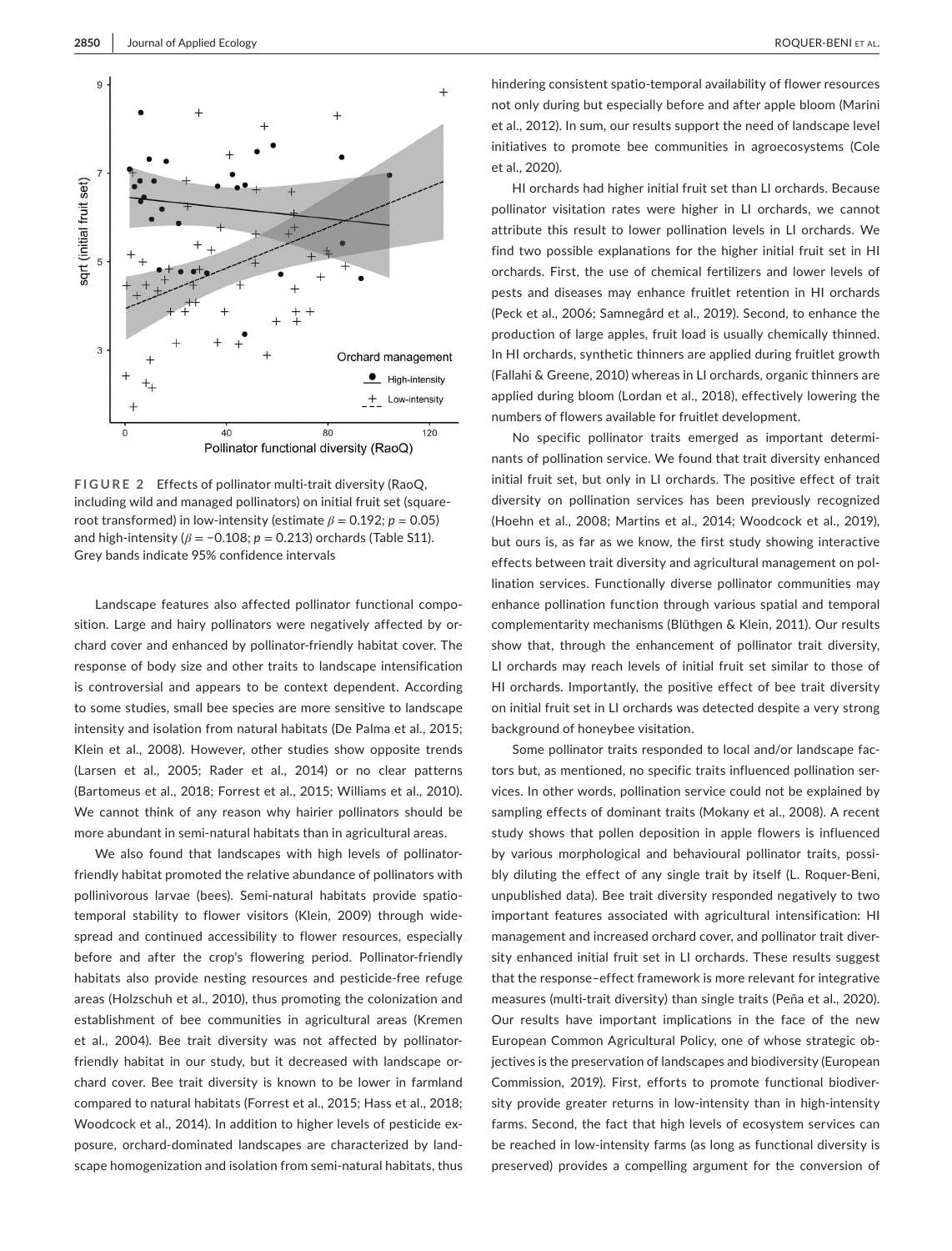high-intensity into low-intensity farms. Measures promoting pollinator functional diversity (e.g. reduction of chemical inputs, implementation of AES enhancing diversified nesting and flower resources, increased landscape heterogeneity and connectivity to semi-natural habitats) could provide environmental benefits and, at the same time, reduce farmer dependence on costly external inputs while maintaining competitive production.

## **ACKNOWLEDGEMENTS**

We thank all producers for permission to work in their orchards and several fruit associations (ADV-Ponent, ADV-Fluvià, ACTEL, KOB Bavendorf, FÖKO e.V. Äppelriket in Kivik) for their advice and assistance. We are very grateful to I. Fraile, S. Muntada and several students for their invaluable help. This research (EcoFruit project) was funded through the 2013–2014 BiodivERsA/FACCE-JPI joint call (2014-74), Spanish MinECo (PCIN-2014-145-C02), German BMBF (PT-DLR/BMBF, 01LC1403) and Swedish Research Council Formas (2014-1784) by Formas (2013-934 to M.T.), Stiftelsen Lantbruksforskning (H1256150 to M.P.), INIA (RTA2013-00039- C03-00 to G.A. and M.M.), MinECo/FEDER (CGL2015-68963-C2- 2-R to D.G.), FI-AGAUR (to L.R.-B.) and MinECo (RYC-2015-18448 to X.A.). The use of IACS (Sweden) was developed within projects SAPES and MULTAGRI and adapted by M. Stjernman and P. Olsson.

## **CONFLICT OF INTEREST**

The authors declare that there is no conflict of interest.

#### **AUTHORS' CONTRIBUTIONS**

A.-M.K., A.-K.H., A.R., D.G., J.B., K.M., L.R.-B., M.M., P.A.H., U.S., V.B. and X.A. conceived and designed the study; A.-K.H., D.G., G.A., J.B., L.R.-B., M.M., M.P., M.T., U.S. and V.B. collected the data; L.R.-B. led data analysis and manuscript writing with assistance from A.R., X.A. and J.B. All authors contributed to draft development and gave final approval for publication.

#### **DATA AVAILABILITY STATEMENT**

Data available via the Dryad Digital Repository [https://doi.](https://doi.org/10.5061/dryad.63xsj3v39) [org/10.5061/dryad.63xsj3v39](https://doi.org/10.5061/dryad.63xsj3v39) (Roquer-Beni et al., 2021).

#### **ORCID**

*Laura Roque[r-Ben](https://orcid.org/0000-0002-9904-274X)i* <https://orcid.org/0000-0001-8454-6745> *Xavier Arnan* <https://orcid.org/0000-0002-9904-274X> *Daniel García* <https://orcid.org/0000-0002-7334-7836> Peter A. Hambäck **b**<https://orcid.org/0000-0001-6362-6199> *Alexandra-Mari[a Kle](https://orcid.org/0000-0002-5851-6873)in* <https://orcid.org/0000-0003-2139-8575> *Marcos Miñarr[o](https://orcid.org/0000-0001-6341-0363)* <https://orcid.org/0000-0002-5851-6873> *Anselm Rod[rigo](https://orcid.org/0000-0001-7379-4954)* <https://orcid.org/0000-0001-6341-0363> *Marco Tasi[n](https://orcid.org/0000-0002-8088-9457)* <https://orcid.org/0000-0001-7379-4954> *Jordi Bosch* <https://orcid.org/0000-0002-8088-9457>

## **REFERENCES**

Anderson, D., & Burnham, K. (2004). *Model selection and multi-model inference* (Vol. 63, 2nd ed.). Springer-Verlag.

- Bartomeus, I., Cariveau, D. P., Harrison, T., & Winfree, R. (2018). On the inconsistency of pollinator species traits for predicting either response to land-use change or functional contribution. *Oikos*, *127*(2), 306–315.<https://doi.org/10.1111/oik.04507>
- Barton, K., & Barton, M. K. (2019). *Package 'MuMIn'*. Multi-model inference. Version, 1(6).
- Blaauw, B. R., & Isaacs, R. (2014). Flower plantings increase wild bee abundance and the pollination services provided to a pollinationdependent crop. *Journal of Applied Ecology*, *51*(4), 890–898. [https://](https://doi.org/10.1111/1365-2664.12257) [doi.org/10.1111/1365-2664.12257](https://doi.org/10.1111/1365-2664.12257)
- Blüthgen, N., & Klein, A. M. (2011). Functional complementarity and specialisation: The role of biodiversity in plant-pollinator interactions. *Basic and Applied Ecology*, *12*(4), 282–291. [https://doi.org/10.1016/j.](https://doi.org/10.1016/j.baae.2010.11.001) [baae.2010.11.001](https://doi.org/10.1016/j.baae.2010.11.001)
- Bommarco, R., Biesmeijer, J. C., Meyer, B., Potts, S. G., Pöyry, J., Roberts, S. P. M., Steffan-Dewenter, I., & Ockinger, E. (2010). Dispersal capacity and diet breadth modify the response of wild bees to habitat loss. *Proceedings of the Royal Society B: Biological Sciences*, *277*(1690), 2075–2082.<https://doi.org/10.1098/rspb.2009.2221>
- Botta-Dukát, Z. (2005). Rao's quadratic entropy as a measure of functional diversity based on multiple traits. *Journal of Vegetation Science*, *16*(5), 533–540. <https://doi.org/10.1111/j.1654-1103.2005.tb02393.x>
- Brittain, C., & Potts, S. G. (2011). The potential impacts of insecticides on the life-history traits of bees and the consequences for pollination. *Basic and Applied Ecology*, *12*(4), 321–331. [https://doi.](https://doi.org/10.1016/J.BAAE.2010.12.004) [org/10.1016/J.BAAE.2010.12.004](https://doi.org/10.1016/J.BAAE.2010.12.004)
- Cole, L. J., Kleijn, D., Dicks, L. V., Stout, J. C., Potts, S. G., Albrecht, M., Balzan, M. V., Bartomeus, I., Bebeli, P. J., Bevk, D., Biesmeijer, J. C., Chlebo, R., Dautartė, A., Emmanouil, N., Hartfield, C., Holland, J. M., Holzschuh, A., Knoben, N. T. J., Kovács-Hostyánszki, A., … Scheper, J. (2020). A critical analysis of the potential for EU Common Agricultural Policy measures to support wild pollinators on farmland. *Journal of Applied Ecology*, *57*(4), 681–694. [https://doi.](https://doi.org/10.1111/1365-2664.13572) [org/10.1111/1365-2664.13572](https://doi.org/10.1111/1365-2664.13572)
- Cook, R. D. (1977). Detection of influential observation in linear regression. *Technometrics*, *19*(1), 15–18.
- Cross, J. V. (2002). Guidelines for integrated production of pome fruits in Europe. *Bulletin OILB SROP*, *25*, 8.
- De Palma, A., Kuhlmann, M., Roberts, S. P. M., Potts, S. G., Börger, L., Hudson, L. N., Lysenko, I., Newbold, T., & Purvis, A. (2015). Ecological traits affect the sensitivity of bees to land-use pressures in European agricultural landscapes. *Journal of Applied Ecology*, *52*(6), 1567–1577.<https://doi.org/10.1111/1365-2664.12524>
- Díaz, S., & Cabido, M. (2001). Vive la différence: Plant functional diversity matters to ecosystem processes. *Trends in Ecology & Evolution*, *16*(11), 646–655. [https://doi.org/10.1016/S0169-5347\(01\)02283-2](https://doi.org/10.1016/S0169-5347(01)02283-2)
- Ekroos, J., Ödman, A. M., Andersson, G. K. S., Birkhofer, K., Herbertsson, L., Klatt, B. K., Olsson, O., Olsson, P. A., Persson, A. S., Prentice, H. C., Rundlöf, M., & Smith, H. G. (2016). Sparing land for biodiversity at multiple spatial scales. *Frontiers in Ecology and Evolution*, *3*, 145. <https://doi.org/10.3389/fevo.2015.00145>
- European Commission. (2019). *The post-2020 common agricultural policy: Environmental benefits and simplification*. European Commission.
- Fallahi, E., & Greene, D. W. (2010). The impact of blossom and postbloom thinners on fruit set and fruit quality in apples and stone fruits. *Acta Horticulturae*, *884*, 179–187. [https://doi.org/10.17660/ActaH](https://doi.org/10.17660/ActaHortic.2010.884.20) [ortic.2010.884.20](https://doi.org/10.17660/ActaHortic.2010.884.20)
- Forrest, J. R. K., Thorp, R. W., Kremen, C., & Williams, N. M. (2015). Contrasting patterns in species and functional-trait diversity of bees in an agricultural landscape. *Journal of Applied Ecology*, *52*(3), 706–715. <https://doi.org/10.1111/1365-2664.12433>
- Gagic, V., Bartomeus, I., Jonsson, T., Taylor, A., Winqvist, C., Fischer, C., Slade, E. M., Steffan-Dewenter, I., Emmerson, M., Potts, S. G., Tscharntke, T., Weisser, W., & Bommarco, R. (2015). Functional identity and diversity of animals predict ecosystem functioning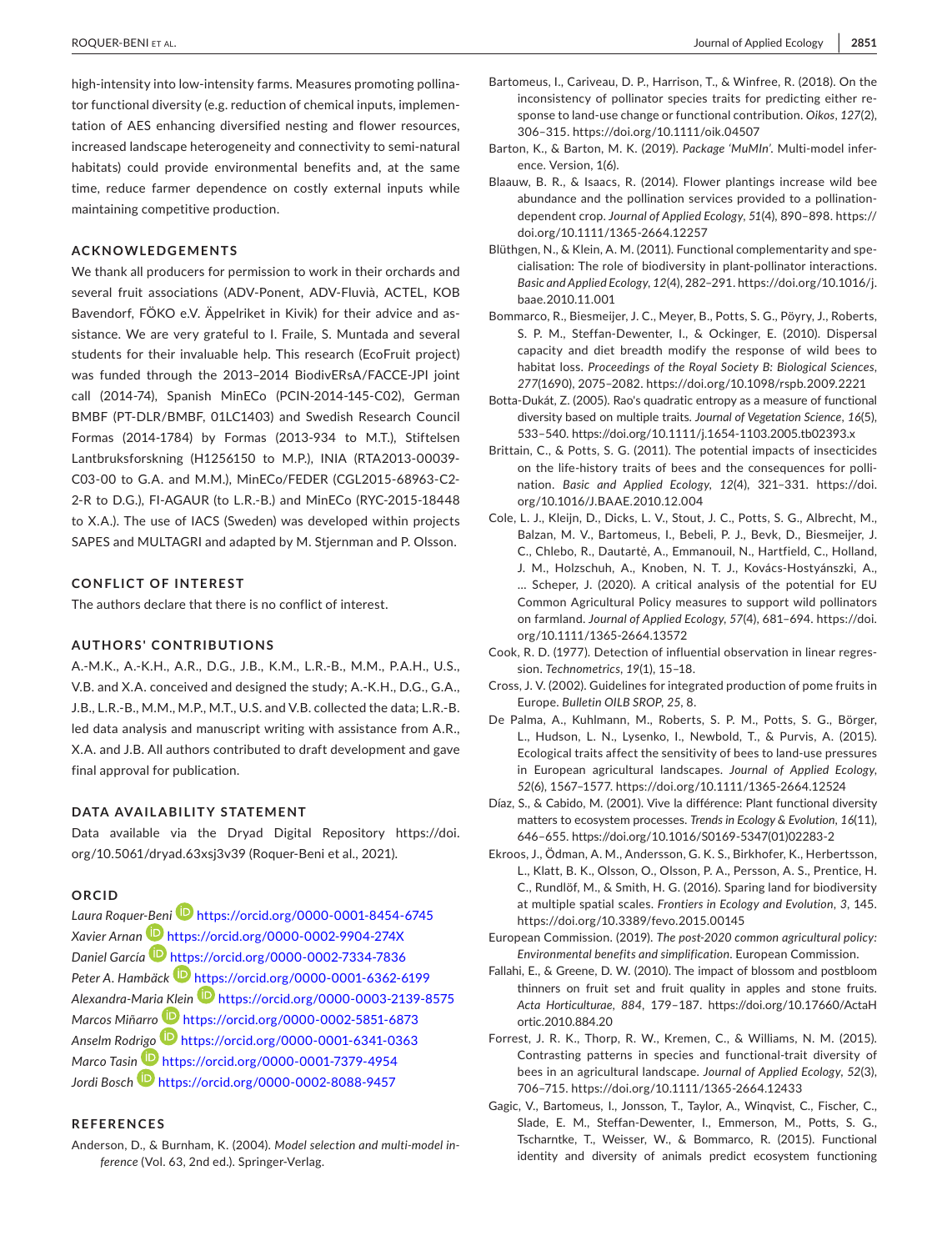better than species-based indices. *Proceedings of the Royal Society B: Biological Sciences*, *282*(1801), 20142620. [https://doi.org/10.1098/](https://doi.org/10.1098/rspb.2014.2620) [rspb.2014.2620](https://doi.org/10.1098/rspb.2014.2620)

- Garnier, E., Cortez, J., Billès, G., Navas, M. L., Roumet, C., Debussche, M., Laurent, G., Blanchard, A., Aubry, D., Bellmann, A., Neill, C., & Toussaint, J. P. (2004). Plant functional markers capture ecosystem properties during secondary succession. *Ecology*, *85*(9), 2630–2637. <https://doi.org/10.1890/03-0799>
- Garratt, M. P. D., Breeze, T. D., Boreux, V., Fountain, M. T., McKerchar, M., Webber, S. M., Coston, D. J., Jenner, N., Dean, R., Westbury, D. B., Biesmeijer, J. C., & Potts, S. G. (2016). Apple pollination: Demand depends on variety and supply depends on pollinator identity. *PLoS ONE*, *11*(5), e0153889. <https://doi.org/10.1371/journal.pone.0153889>
- Geslin, B., Oddie, M., Folschweiller, M., Legras, G., Seymour, C. L., van Veen, F. J. F., & Thébault, E. (2016). Spatiotemporal changes in flying insect abundance and their functional diversity as a function of distance to natural habitats in a mass flowering crop. *Agriculture, Ecosystems & Environment*, *229*, 21–29.<https://doi.org/10.1016/J.AGEE.2016.05.010>
- Happe, A. K., Alins, G., Blüthgen, N., Boreux, V., Bosch, J., García, D., Hambäck, P. A., Klein, A. M., Martínez-Sastre, R., Miñarro, M., Müller, A. K., Porcel, M., Rodrigo, A., Roquer-Beni, L., Samnegård, U., Tasin, M., & Mody, K. (2019). Predatory arthropods in apple orchards across Europe: Responses to agricultural management, adjacent habitat, landscape composition and country. *Agriculture, Ecosystems and Environment*, *273*, 141–150.<https://doi.org/10.1016/j.agee.2018.12.012>
- Hass, A. L., Liese, B., Heong, K. L., Settele, J., Tscharntke, T., & Westphal, C. (2018). Plant-pollinator interactions and bee functional diversity are driven by agroforests in rice-dominated landscapes. *Agriculture, Ecosystems & Environment*, *253*, 140–147. [https://doi.org/10.1016/J.](https://doi.org/10.1016/J.AGEE.2017.10.019) [AGEE.2017.10.019](https://doi.org/10.1016/J.AGEE.2017.10.019)
- Hoehn, P., Tscharntke, T., Tylianakis, J. M., & Steffan-Dewenter, I. (2008). Functional group diversity of bee pollinators increases crop yield. *Proceedings of the Royal Society B: Biological Sciences*, *275*(1648), 2283–2291.<https://doi.org/10.1098/rspb.2008.0405>
- Holzschuh, A., Steffan-Dewenter, I., & Tscharntke, T. (2010). How do landscape composition and configuration, organic farming and fallow strips affect the diversity of bees, wasps and their parasitoids? *Journal of Animal Ecology*, *79*(2), 491–500. [https://doi.](https://doi.org/10.1111/j.1365-2656.2009.01642.x) [org/10.1111/j.1365-2656.2009.01642.x](https://doi.org/10.1111/j.1365-2656.2009.01642.x)
- IPBES. (2016). *The assessment report of the Intergovernmental Science-Policy Platform on Biodiversity and Ecosystem Services on pollinators, pollination and food production*. IPBES.
- Jauker, B., Krauss, J., Jauker, F., & Steffan-Dewenter, I. (2013). Linking life history traits to pollinator loss in fragmented calcareous grasslands. *Landscape Ecology*, *28*(1), 107–120.<https://doi.org/10.1007/s10980-012-9820-6>
- Klein, A. M. (2009). Nearby rainforest promotes coffee pollination by increasing spatio-temporal stability in bee species richness. *Forest Ecology and Management*, *258*(9), 1838–1845. [https://doi.](https://doi.org/10.1016/j.foreco.2009.05.005) [org/10.1016/j.foreco.2009.05.005](https://doi.org/10.1016/j.foreco.2009.05.005)
- Klein, A. M., Cunningham, S. A., Bos, M., & Steffan-Dewenter, I. (2008). Advances in pollination ecology from tropical plantation crops. *Ecology*, *89*(4), 935–943. <https://doi.org/10.1890/07-0088.1>
- Kremen, C., Williams, N. M., Bugg, R. L., Fay, J. P., & Thorp, R. W. (2004). The area requirements of an ecosystem service: Crop pollination by native bee communities in California. *Ecology Letters*, *7*(11), 1109– 1119. <https://doi.org/10.1111/j.1461-0248.2004.00662.x>
- Laliberté, E., & Legendre, P. (2010). A distance-based framework for measuring functional diversity from multiple traits. *Ecology*, *91*, 299–305. <https://doi.org/10.1890/08-2244.1>
- Larsen, T. H., Williams, N. M., & Kremen, C. (2005). Extinction order and altered community structure rapidly disrupt ecosystem functioning. *Ecology Letters*, *8*(5), 538–547. [https://doi.](https://doi.org/10.1111/j.1461-0248.2005.00749.x) [org/10.1111/j.1461-0248.2005.00749.x](https://doi.org/10.1111/j.1461-0248.2005.00749.x)
- Lavorel, S., & Garnier, E. (2002). Predicting changes in community composition and ecosystem functioning from plant traits. *Functional Ecology*, *16*(5), 545–556. <https://doi.org/10.1046/j.1365-2435.2002.00664.x>
- Leps, J., de Bello, F., Lavorel, S., & Berman, S. (2006). Quantifying and interpreting functional diversity of natural communities: Practical considerations matter. *Preslia*, *78*, 481–501.
- Lordan, J., Alins, G., Àvila, G., Torres, E., Carbó, J., Bonany, J., & Alegre, S. (2018). Screening of eco-friendly thinning agents and adjusting mechanical thinning on 'Gala', 'Golden Delicious' and 'Fuji' apple trees. *Scientia Horticulturae*, *239*(January), 141–155. [https://doi.](https://doi.org/10.1016/j.scienta.2018.05.027) [org/10.1016/j.scienta.2018.05.027](https://doi.org/10.1016/j.scienta.2018.05.027)
- Marini, L., Quaranta, M., Fontana, P., Biesmeijer, J. C., & Bommarco, R. (2012). Landscape context and elevation affect pollinator communities in intensive apple orchards. *Basic and Applied Ecology*, *13*(8), 681–689.<https://doi.org/10.1016/j.baae.2012.09.003>
- Marja, R., Kleijn, D., Tscharntke, T., Klein, A., Frank, T., & Batáry, P. (2019). Effectiveness of agri-environmental management on pollinators is moderated more by ecological contrast than by landscape structure or land-use intensity. *Ecology Letters*, *22*(9), 1493–1500. [https://doi.](https://doi.org/10.1111/ele.13339) [org/10.1111/ele.13339](https://doi.org/10.1111/ele.13339)
- Martins, K. T., Gonzalez, A., & Lechowicz, M. J. (2014). Pollination services are mediated by bee functional diversity and landscape context. *Agriculture, Ecosystems and Environment*, *200*(November), 12– 20.<https://doi.org/10.1016/j.agee.2014.10.018>
- McGill, B. J., Enquist, B. J., Weiher, E., & Westoby, M. (2006). Rebuilding community ecology from functional traits. *Trends in Ecology & Evolution*, *21*(4), 178–185.<https://doi.org/10.1016/j.tree.2006.02.002>
- Miñarro, M., & García, D. (2018). Complementarity and redundancy in the functional niche of cider apple pollinators. *Apidologie*, *49*(6), 789–802.<https://doi.org/10.1007/s13592-018-0600-4>
- Mokany, K., Ash, J., & Roxburgh, S. (2008). Functional identity is more important than diversity in influencing ecosystem processes in a temperate native grassland. *Journal of Ecology*, *96*(5), 884–893. <https://doi.org/10.1111/J.1365-2745.2008.01395.x>
- Mori, A. S., Furukawa, T., & Sasaki, T. (2013). Response diversity determines the resilience of ecosystems to environmental change. *Biological Reviews*, *88*(2), 349–364. <https://doi.org/10.1111/brv.12004>
- Peck, G. M., Andrews, P. K., Reganold, J. P., & Fellman, J. K. (2006). Apple orchard productivity and fruit quality under organic. *Conventional, and Integrated Management*, *41*(1), 99–107. [https://doi.](https://doi.org/10.21273/HORTSCI.41.1.99) [org/10.21273/HORTSCI.41.1.99](https://doi.org/10.21273/HORTSCI.41.1.99)
- Peña, R., Schleuning, M., Donoso, I., Rodríguez-Pérez, J., Dalerum, F., & García, D. (2020). Biodiversity components mediate the response to forest loss and the effect on ecological processes of plant–frugivore assemblages. *Functional Ecology*, *34*(6), 1257–1267. <https://doi.org/10.1111/1365-2435.13566>
- Phillips, B. B., Williams, A., Osborne, J. L., & Shaw, R. F. (2018). Shared traits make flies and bees effective pollinators of oilseed rape (*Brassica napus* L.). *Basic and Applied Ecology*, *32*, 66–76. [https://doi.](https://doi.org/10.1016/j.baae.2018.06.004) [org/10.1016/j.baae.2018.06.004](https://doi.org/10.1016/j.baae.2018.06.004)
- Primdahl, J., Peco, B., Schramek, J., Andersen, E., & Oñate, J. J. (2003). Environmental effects of agri-environmental schemes in Western Europe. *Journal of Environmental Management*, *67*(2), 129–138. [https://doi.org/10.1016/S0301-4797\(02\)00192-5](https://doi.org/10.1016/S0301-4797(02)00192-5)
- R Core Team. (2015). *R: A language and environment for statistical computing*. R Foundation for Statistical Computing.
- Rader, R., Bartomeus, I., Tylianakis, J. M., & Laliberté, E. (2014). The winners and losers of land use intensification: Pollinator community disassembly is non-random and alters functional diversity. *Diversity and Distributions*, *20*(8), 908–917.<https://doi.org/10.1111/ddi.12221>
- Rao, R. (1982). Diversity and dissimilarity. *Theoretical Population Biology*, *21*(1), 24–43. <https://doi.org/10.13140/RG.2.1.3901.9924>
- Ricotta, C., & Moretti, M. (2011). CWM and Rao's quadratic diversity: A unified framework for functional ecology. *Oecologia*, *167*(1), 181– 188. <https://doi.org/10.1007/s00442-011-1965-5>
- Rodríguez-Gasol, N., Avilla, J., Aparicio, Y., Arnó, J., Gabarra, R., Riudavets, J., Alegre, S., Lordan, J., & Alins, G. (2019). The contribution of surrounding margins in the promotion of natural enemies in mediterranean apple orchards. *Insects*, *10*(5), 148. [https://doi.](https://doi.org/10.3390/insects10050148) [org/10.3390/insects10050148](https://doi.org/10.3390/insects10050148)